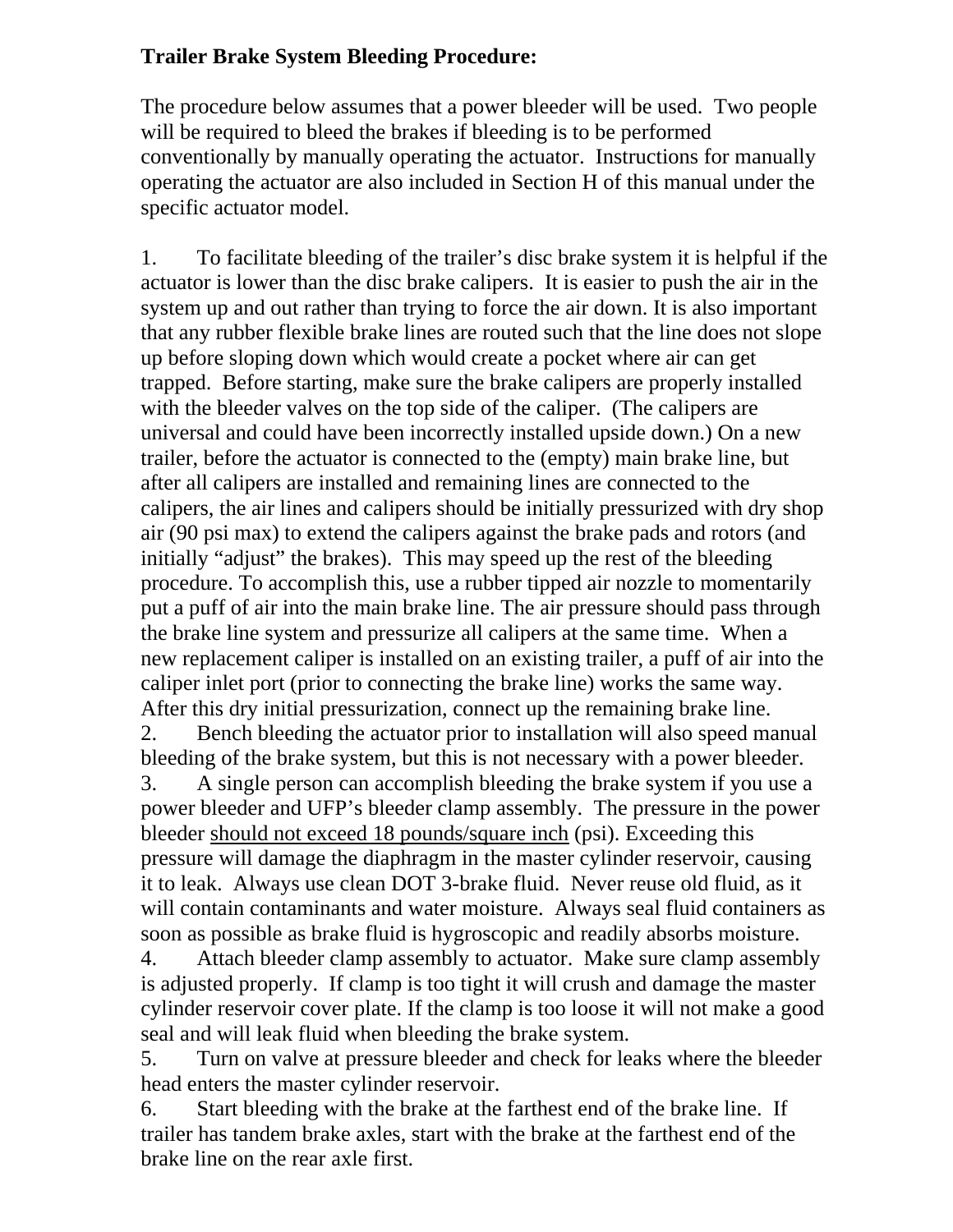7. At the disc brake caliper assembly, connect a clear bleeder hose to the bleeder screw located on top of caliper body and place free end of hose in a suitable container. DO NOT REUSE THIS FLUID.

8. Loosen bleeder screw one turn. When no air bubbles are visible coming out of bleeder screw for at least three seconds, close bleeder screw securely and remove bleeder hose.

9. Repeat steps 6 and 7 above on brake on the opposite side of axle and then on front axle if so equipped.

10. If installation is tandem axle with brakes on both axles, repeat bleeding procedure on the rear axle brakes for the second time to assure positive purging of all air from system.

11. When done bleeding, relieve pressure in bleeder pot then close valve at bleeder head. Slowly remove bleeder clamp assembly so as not to spill fluid.

12. Check fluid level. Not enough fluid in the reservoir will cause the reservoir to run dry as the disc brake pads wear. Too much fluid will cause a overflow situation when the solenoid valve is energized during backing up. Proper fluid level is when the fluid in the reservoir just touches the end of the dip stick on the fill plug when it is inserted fully into the fill hole.

13. Wipe off any brake fluid that may have spilled on the top of the reservoir or actuator body.

14. Proper bleeding of brake system can be checked by performing one of the following procedures;

 (1) Temporarily disconnect the tow vehicle/trailer electrical connector and back up the trailer, (without the energizing the backing solenoid valve), to verify brakes are working.

(2) Pull trailer forward and stop suddenly, pin on side of actuator should not travel more than about  $\frac{1}{2}$  way in slot for single brake axle or  $\frac{3}{4}$  way in slot for tandem brake axles.

(3) Stroke pushrod assembly with a screwdriver and verify brake rotor can not be rotated (Note: If using this procedure, make sure you push up on the pushrod release bracket afterward to fully release the brakes).

15. If brakes are not working properly, there is still air in the brake system and the system will have to be re-bled.

16. After initial trailer braking test, recheck fluid in actuator and refill as necessary. Very occasionally, if the calipers were not initially set as suggested in step 1, the fluid required to fully extend the calipers will exceed the capacity of the master cylinder, requiring the system to be refilled and rebled.

17. Check for leaks at all fittings and connections and tighten or correct as necessary.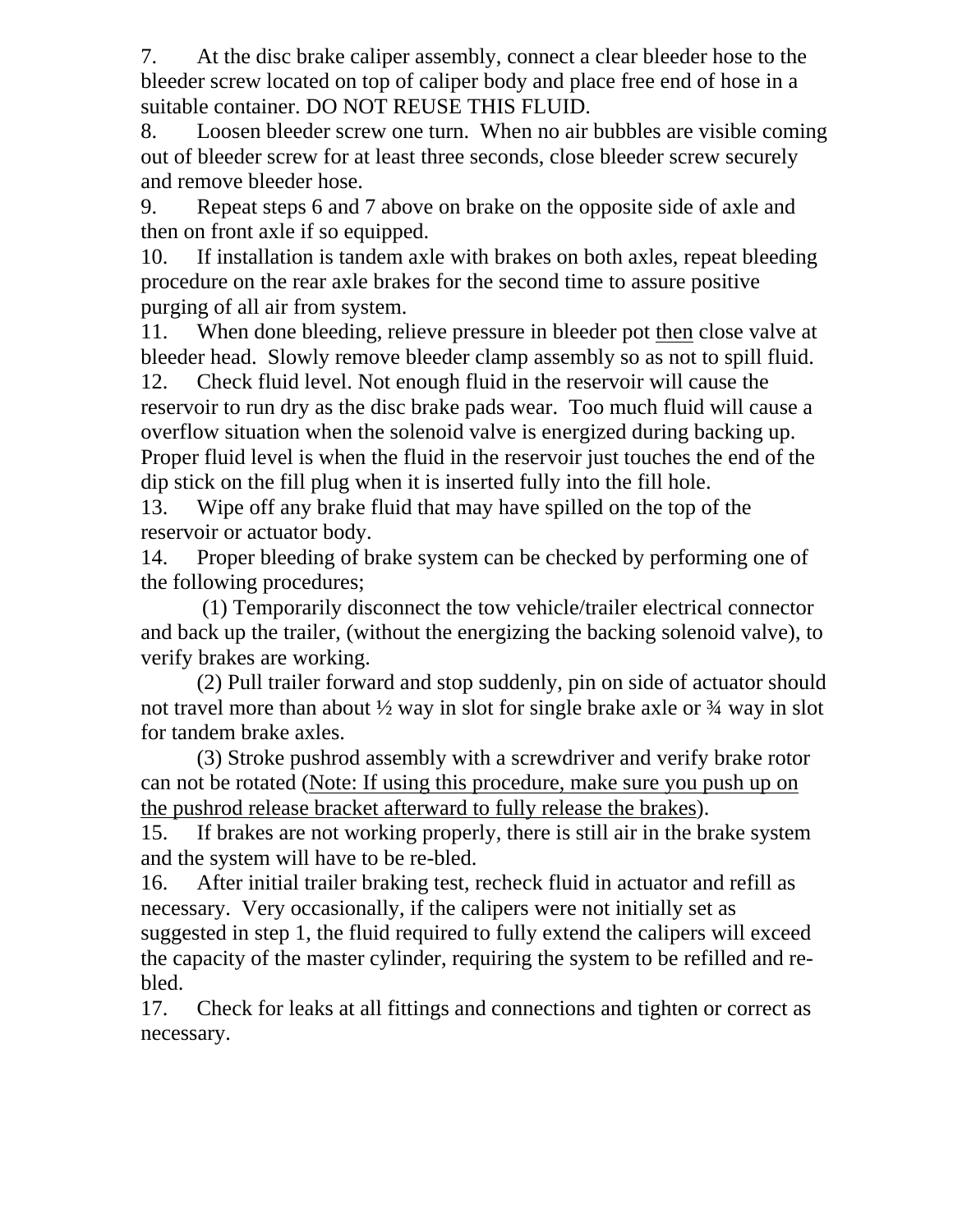## **BRAKE LINE BLEEDING**

FRED WANG 8/15/05

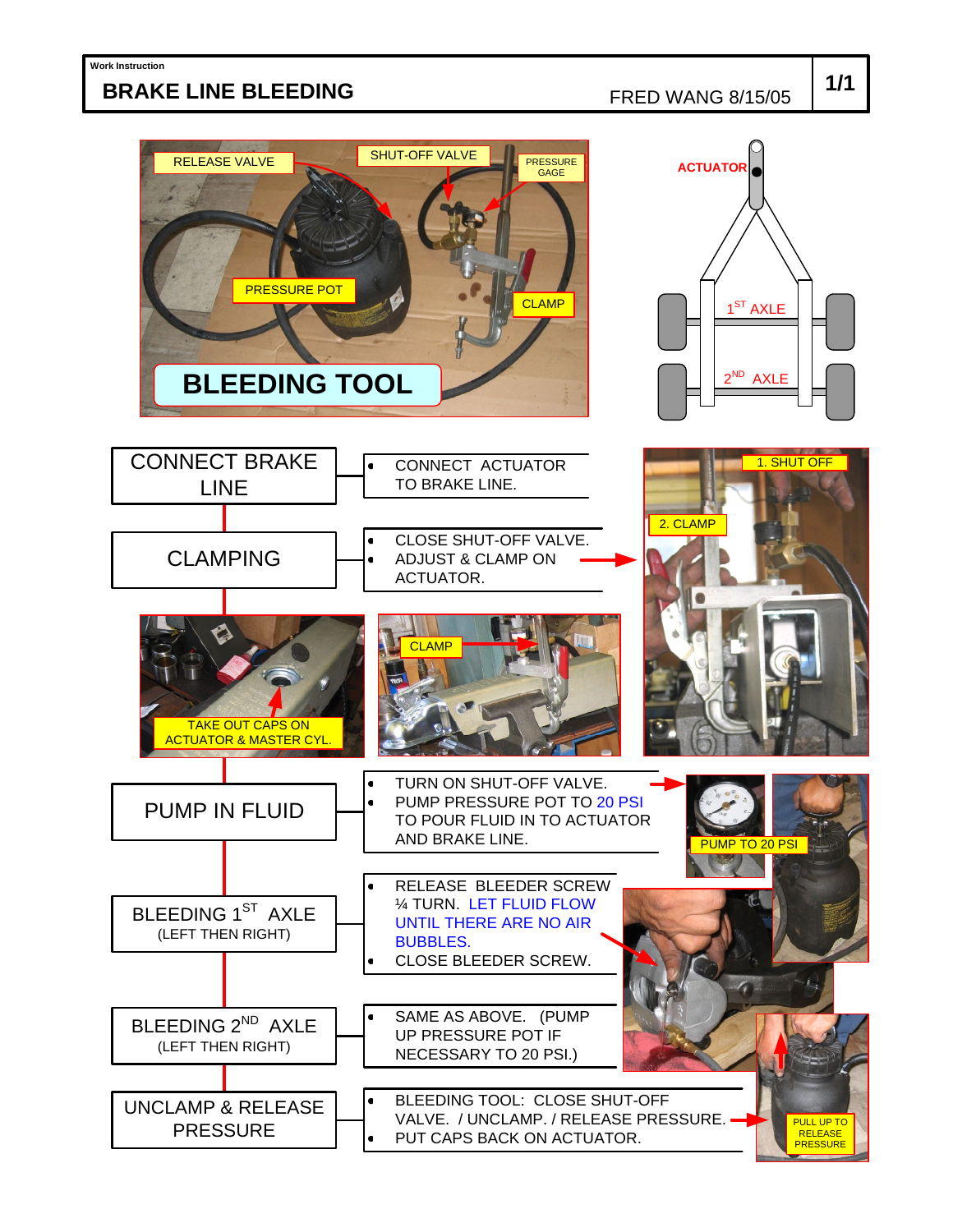# **MANUAL BLEEDING OF THE BRAKE SYSTEM**

**Check that all hydraulic fittings are secure. Read and understand all instructions before starting. Two people are required for manual bleeding.** 

1 **Remove the master cylinder reservoir plug and fill the reservoir with brake fluid. Use either DOT 3 or DOT 4 automotive brake fluid. Follow instructions on brake fluid container. Avoid shaking brake fluid container and pour fluid slowly to minimize air entrapment. Let fluid in reservoir stand until completely free of air bubbles.** 

2 **IMPORTANT: Before bleeding brake lines, bleed the actuator master cylinder. Insert a screw driver through hole in bottom of inner member and use short strokes to pry on pushrod (while holding safety release bracket up) until no air bubbles are seen coming from small orifice hole in the bottom of the master cylinder reservoir.** 

3 **Start bleeding procedure on the brake furthest from master cylinder.** 

4 **At the brake assembly, connect a transparent bleeder hose to bleed screw fitting on wheel cylinder and submerge free end into a container partially filled with brake fluid. Do not reuse this fluid.** 

5 **The first person strokes the pushrod slowly while holding safety release bracket up. The second person opens the bleed screw fitting. He then closes the bleed screw fitting BEFORE the first person SLOWLY releases the pushrod. Repeat this procedure until the fluid expelled from the bleeder hose is free of air bubbles. Remember to always tighten the bleeder screw before releasing pushrod. During this procedure, the master cylinder reservoir fluid level must be maintained at no less than 1/2 full.** 

6 **Repeat steps 4 and 5 for the other brake and the brakes on the front axle, if equipped with tandem brake axles.** 

7 **If installation is tandem axle with brakes on both axles, repeat bleeding procedure on rear axle brakes for the second time to assure purging of all air in system.** 

8 **As a final check after bleeding is completed, stroke pushrod and check to be sure brake system is pressurized by attempting to rotate a tire.** 

9 **Push up on the safety release bracket to ensure that pushrod is in released position.** 

10 **After bleeding has been completed, re-check fluid level in master cylinder. Fill the master cylinder reservoir to indicator on reservoir plug. Do not overfill.**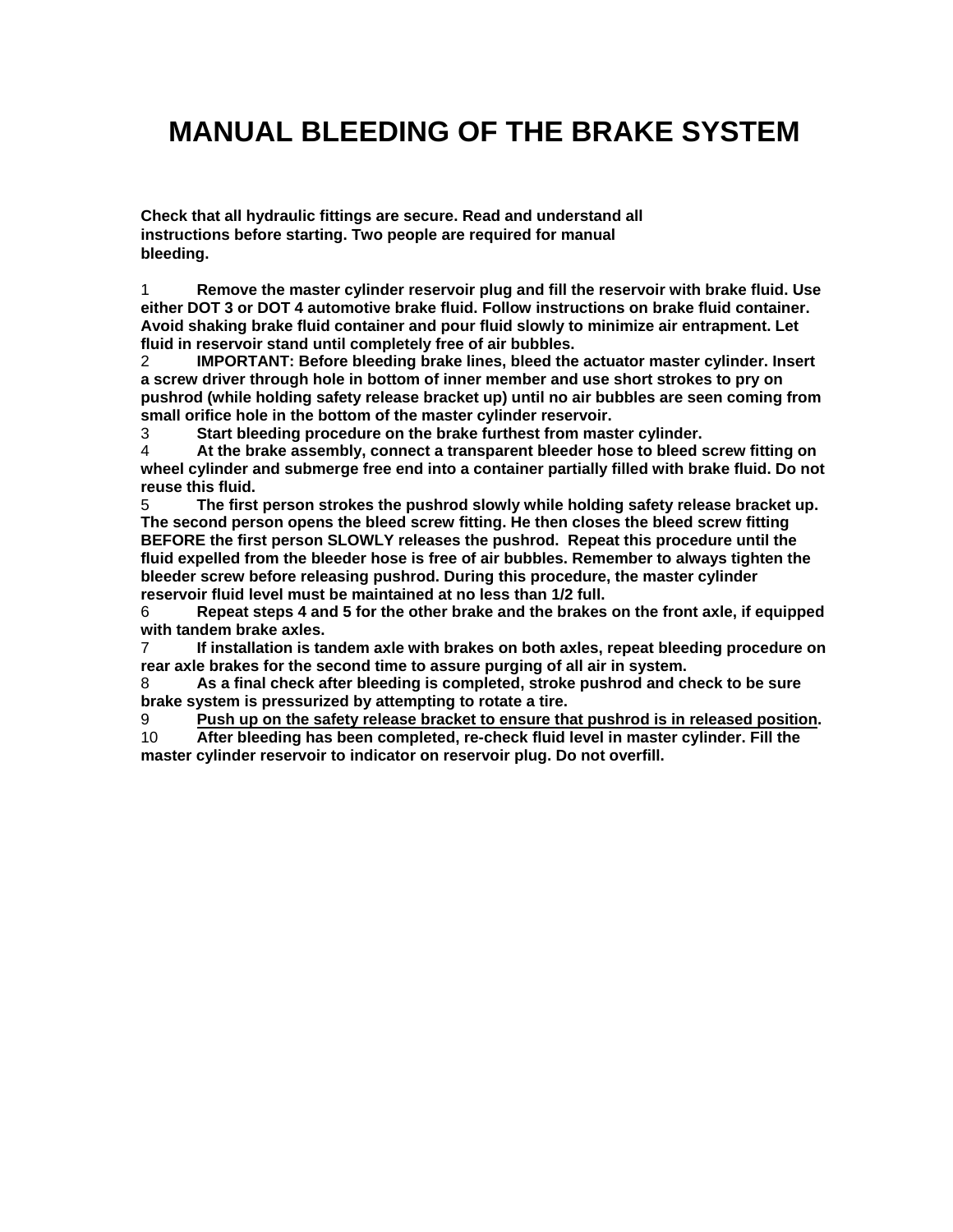

**IMPORTANT: DO NOT USE BRAKE FLUID DRAINED FROM** 

**BRAKE SYSTEM TO REFILL MASTER CYLINDER RESERVOIR AS SUCH FLUIDS CONTAIN CONTAMINANTS FROM SYSTEM WHICH MAY** 

**RESULT IN BRAKE FAILURE OR COSTLY REPAIRS.** 





### FIGURE 16 STROKING PUSHROD TO BLEED BRAKES